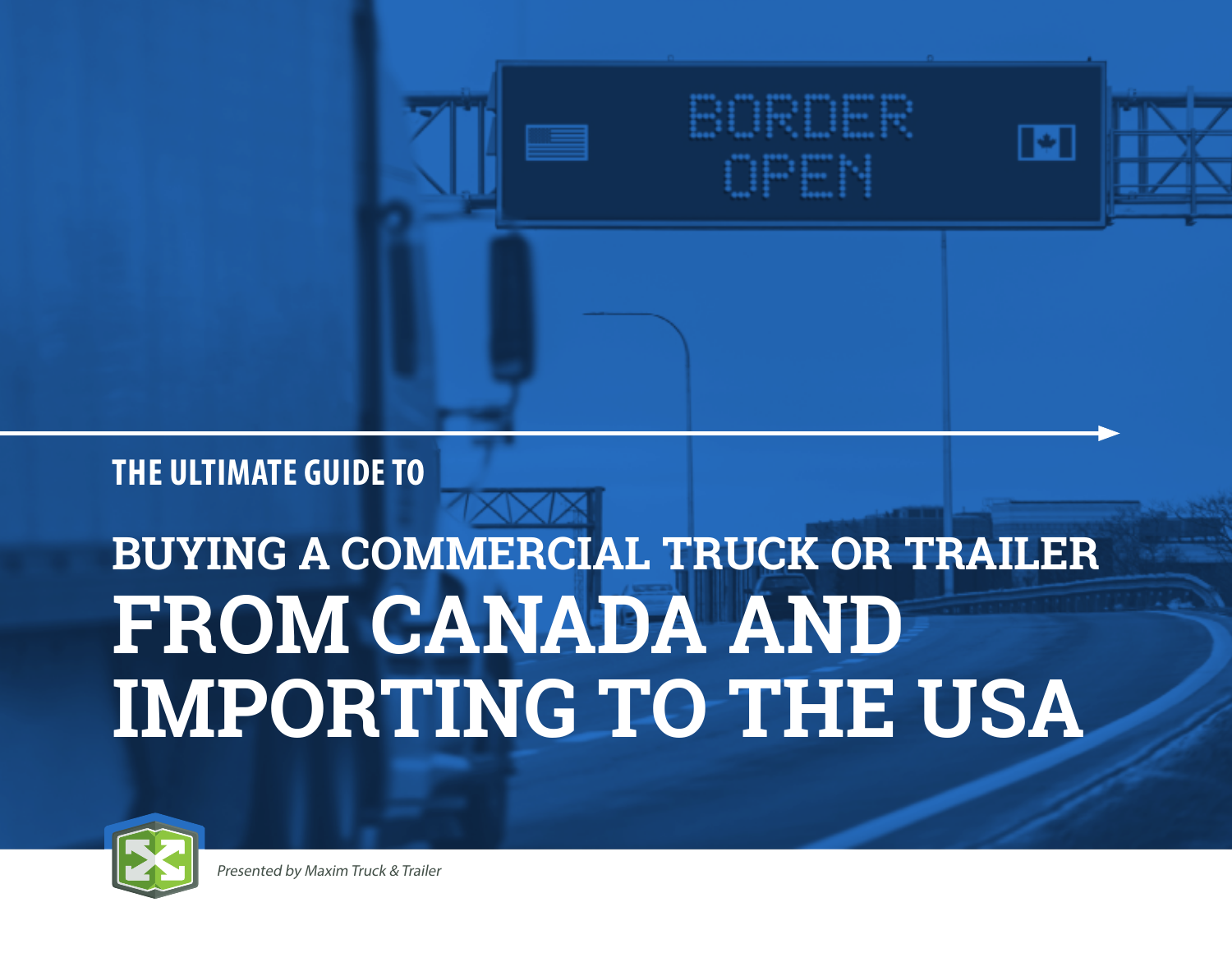# **BUYING A COMMERCIAL TRUCK OR TRAILER FROM CANADA AND IMPORTING TO THE USA**

You may have heard from others that the process of buying a vehicle from Canada and getting it across the border into the United States isn't as difficult as you might think. But when you start doing more research you find the process seems daunting so you give up. Don't. Rather, buy from a Canadian dealer with extensive experience successfully navigating the cross border selling process – and doing all the heavy lifting for you to make the process smooth and easy.

Maxim Truck & Trailer is a Canadian heavy duty dealership group with extensive experience helping US customers buy and import semi trucks and trailers from Canada into the US. Our dealership has successfully sold hundreds of vehicles into the US from Canada. And we've moved thousands of vehicles from the USA into Canada so we understand the import and export process.

Maxim Truck & Trailer is one of the largest dealership groups in Canada with one of the largest Idealease fleet of commercial lease and rental vehicles. This large fleet allows us to generate hundreds of used vehicles each year. Our head office is centrally located in Winnipeg, Manitoba. We are among the Top 15 International Truck OEM dealers in North America and have been in business for over 40 years.

This Guide includes the most common questions we get asked by Americans about the process of selling vehicles from Canada into the US – and some of the questions that SHOULD get asked as well. This information will give you the most comprehensive and up to date look at the process to guide US customers buying and taking ownership of commercial semi trucks or trailers from Canada. The following guide deals primarily with the truck sales process as it is more complex than the trailer process.

**We sat down with two of Maxim's foremost experts with up-to-date and hands-on experience selling vehicles from Canada into the United States.**

**Mark Carlson** is an Account Manager in Maxim's Truck Division with over 15 years experience selling heavy duty trucks. He has sold many vehicles to the USA and he is intimately involved in the process from beginning to end. And Mark is backed up by the knowledge and expertise of Maxim's Customs Broker who helps with the entire process.

**Ron Seniuk** is the Unit Transfer Coordinator at Maxim and he physically drives the sold trucks across the Canada/US border with all the necessary paperwork and hands over the keys to US customers on their side of the border. Unlike some dealers or private sellers, Maxim doesn't outsource the all-important cross border delivery process – this is key to the entire process. Ron ensures customers receive their vehicle in good condition with no warning codes. He is uniquely qualified because he handles the import and export of our vehicles across the Canada/US border on a weekly basis.



**Mark Carlson**  *Account Manager*



**Ron Seniuk** *Unit Transfer Coordinator* 

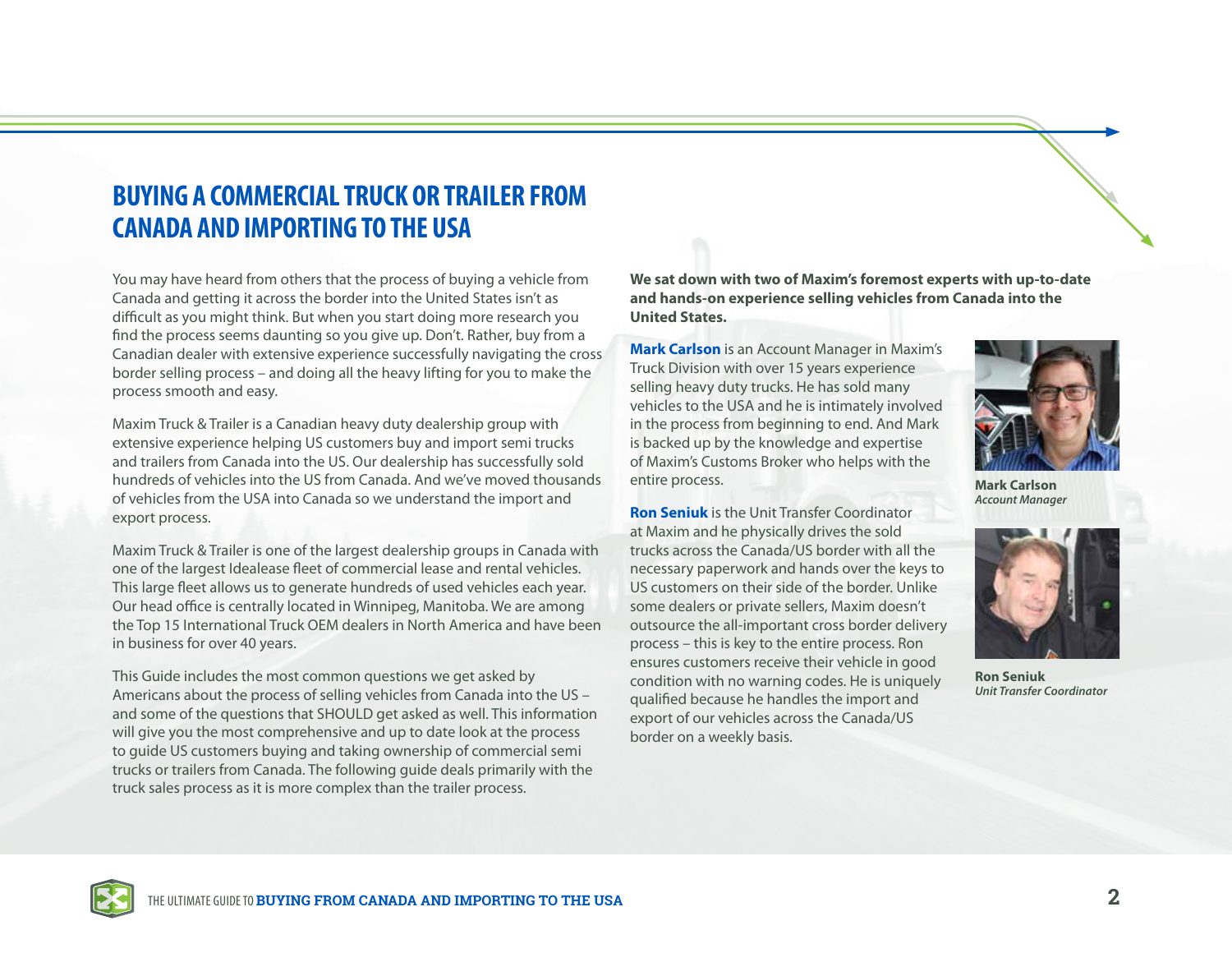

**Nearly a 30% discount by buying from a Canadian dealer vs a US dealer**

# **Will you ship semi trucks and semi trailers to the USA?**

The answer is yes. However, the sale of NEW semi trucks are much more uncertain. Not because of customs issues but rather because Original Equipment Manufacturers (OEMs) are keen to keep sales territories for their dealers intact. Generally, trailer OEMs are not as stringent as truck OEMs but it does vary from OEM to OEM.

## **Why would a US customer buy a truck or trailer from Canada?**

In short – because of the favorable exchange rate. For example, a used 2018 International LT Sleeper Truck that sells for \$110,000 in Canada will cost you less than \$87,000 US based on the current exchange rate of \$1.29 US for every \$1.00 Canadian dollar. That's nearly a 30% discount buying from a Canadian dealer vs a US dealer. The motivation for most US customers buying vehicles from Canada is the price advantage.

#### **I will be buying the vehicle sight unseen – what assurance do I have that it will not be a lemon?**

Leading up to the sale, our website includes all of the specs and pictures of the actual units you are purchasing. Many of the used units we have for sale are lease returns or from our current rental fleet – all of which we maintain at our dealerships from new. Maxim has among the largest Idealease fleet in Canada which provides a steady supply of quality used vehicles. If you need additional information like vehicle service history, ECM download or even additional photos, we can provide that to you. Further, each truck or trailer we sell into the US will receive a fresh commercial vehicle safety in the Canadian province where it's sold. When you license the vehicle in your home state you may need a local safety but you can be assured our safeties are as stringent or more stringent than your local state. We cover all the major truck or trailer's components – **[see here](https://www.maximinc.com/cvip-checklist-important-things-to-know)** for more information on our safety process. In addition, we physically drive the vehicle across the border which is 2-3 hours from our dealership, so we make certain it's safe and roadworthy. And every truck we ship to the US gets thoroughly cleaned and detailed inside and out just like we do for local customers that come to our dealerships.

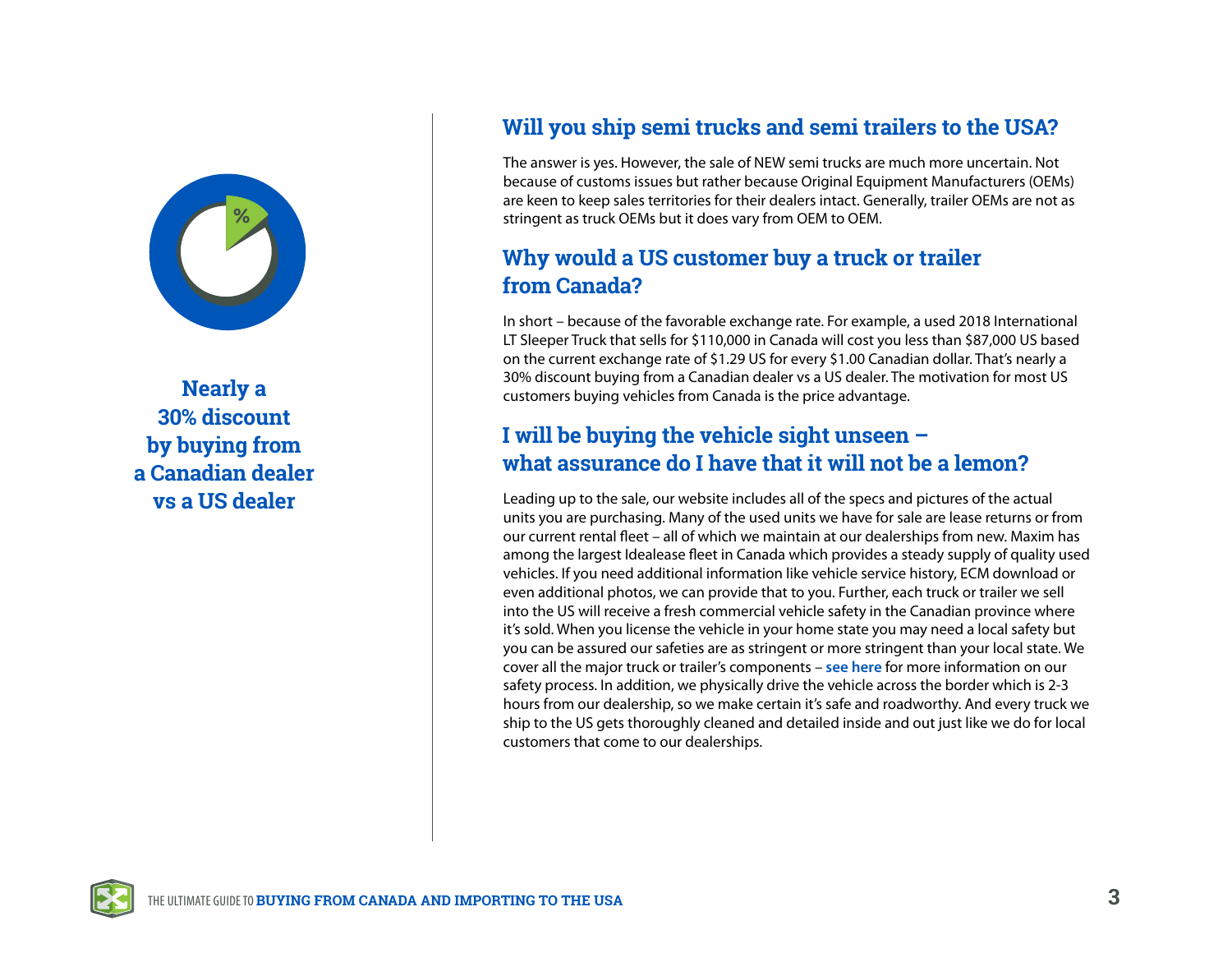

**Maxim Truck & Trailer has the experience and can handle all the paperwork for you**

# **What additional fees or costs can I expect to pay to import a truck from Canada to the US?**

You should budget approximately 4.5% of the purchase price of the vehicle for export duties, permits, stickers, broker fees and miscellaneous expenses. So in the example above, the export fees on the \$87,000 US truck would be about \$3,500 US. There will not be any USA or Canadian taxes included or charged on your Bill of Sale.

Another additional fee to factor in is the drop fee. We strongly advise that you get the dealership or the seller to drive your vehicle across the border for you, so you are taking possession of it on your home country. Our dealership in Winnipeg for example will deliver your truck or trailer across the border to your choice of either Pembina, Grand Forks or Fargo, North Dakota – for a drop delivery fee of approximately \$1,000 US.

# **Who does all the Paperwork**

Our dealership at Maxim Truck & Trailer has the experience and can handle all the paperwork for you with the help of our Customs Broker. This is included in the 4.5% fee indicated earlier. For those who wish to use their own customs broker, you'll pay over \$1,500 just to get a broker account set up on top of all the other fees so most customers find it more economical to use our broker to save money, time and hassle.

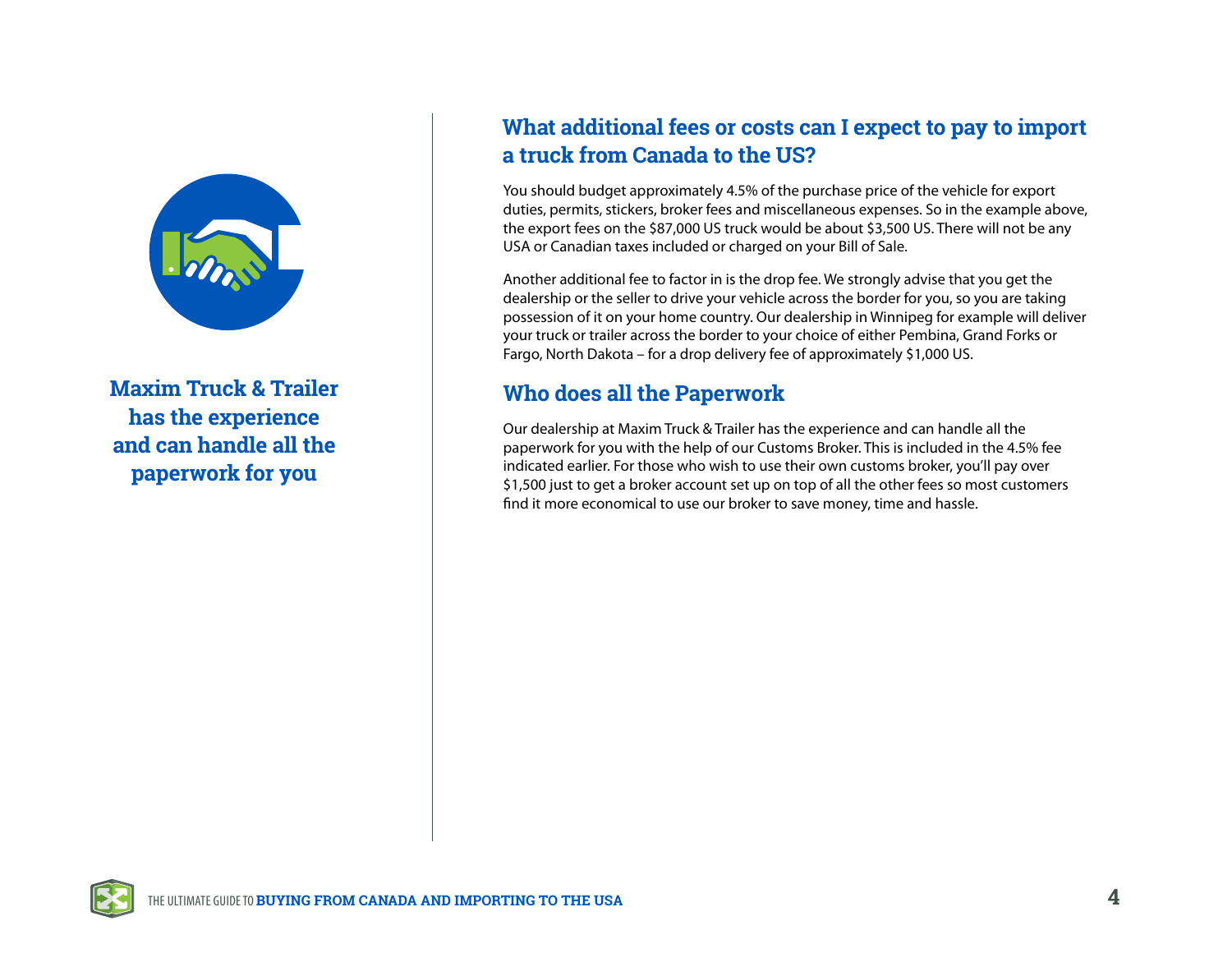

**A two step process that we handle on your behalf**

#### **What documentation is required going from Canada to the US?**

The bundle of documents required are substantial but in our case, we handle it all for you. The requirements are basically a two step process that we handle on your behalf:

#### **1 Provide the bundle of completed documents below and fax them in advance (usually 3 days) to the Border:**

- ACE eManifest Fax Request Form
- Signed Bill of Sale
- TOD/Title otherwise known as the Canadian Ownership Registration
- OEM Compliance Letter This is a letter from the vehicle manufacturer stating where the vehicle was built and that it complies with current US EPA regulations
- Bill of Lading
- Declaration Form HS-7
- EPA Engine Declaration EPA Form 3520
- Current local Vehicle Safety Inspection

#### **2 In response to the package above, you will receive back from the Border the following documents:**

- ACE eManifest that includes a barcode. Make this your top document as the border agent will scan this document and everything regarding your file will appear on his/her screen when you arrive at the border.
- Entry Summary CBP Form 7501
- Cargo Release Form

All documents in Steps 1 and 2 must be included in your package and presented to the border agent when you cross the border. Keep in mind that rules and requirements for importing vehicles into the USA changed a few years ago and may change again in the future. All the more reason to buy from an experienced exporter.

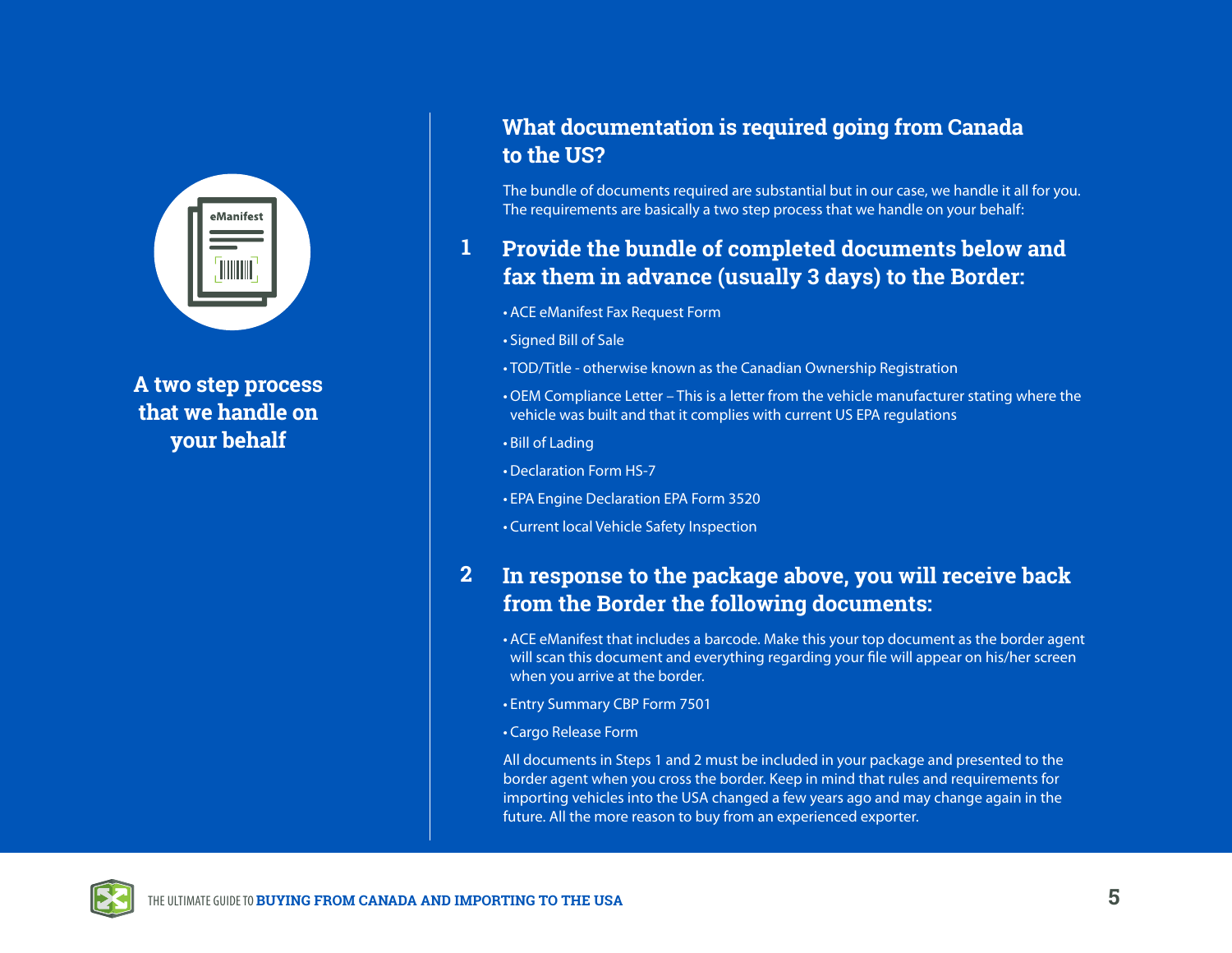

**One missed step or document can derail the entire process and cause massive delays.**

## **Can I come to Canada and drive the vehicle across the border myself?**

Yes you can but just realize that no seller will release the vehicle to you without full payment. Then the risk and responsibility is all on you to navigate the entire process above on your own and at your own expense. And you'll need to work with your own customs broker. It's not impossible but if you're looking to buy a semi truck or trailer from Canada, most buyers will recommend you work with a dealer experienced with the process who has done it many times before instead of taking this on yourself. It is a very steep learning curve and one missed step or document can derail the entire process and cause massive delays.

#### **How does the transfer happen and where?**

We make arrangements in many cases to bring the truck(s) either just across the border and into the USA and meet you. Or we can meet you at your hotel parking lot in Grand Forks or Fargo, North Dakota for example. Or at a truck stop nearest to your hotel if road restrictions prevent us from meeting you at your hotel. That way you don't need an extra travel vehicle and driver. Just let us know when you'll be flying in, and we'll arrange to meet you. Once there, you can do a final inspection of your vehicle and take possession of the keys and get home with the 7 Day license permit we provide you with.

# **What happens when I get the vehicle home in the US – how do I get it registered and licensed?**

Once you arrive home, you'll need to use the documentation provided to get your vehicle ownership registered in your name or company name and licensed in your home state. Local state tax rules on the purchase of vehicles apply and this is the point where any sales tax owing would be assessed. In the event that your local jurisdiction needs additional information not provided – we will work with you and our customs broker to courier you any specific outstanding requirements – at our cost. Again, this is covered in the 4.5% fee mentioned earlier. Our process is not complete until your vehicle has been registered and licensed in the USA.

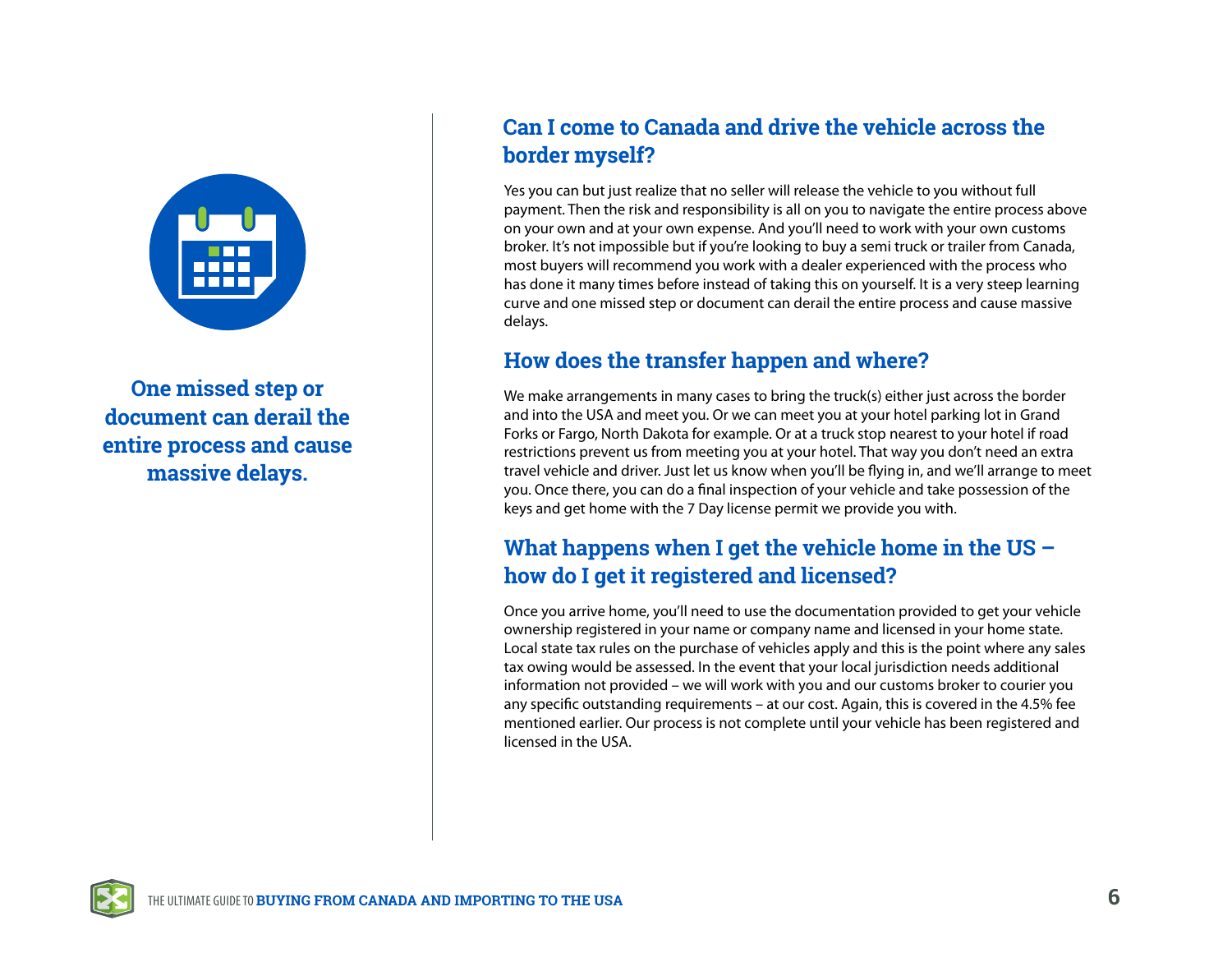

**"The process of buying from Maxim and importing the truck from Canada was very smooth and very professional"**

> **Charles Brewer Brewer & Sons, South Dakota**

**1 Contact Maxim Truck & Trailer at 1-800-305-8785 or view our inventory at [www.maximinc.com](https://www.maximinc.com/)**

# **Are there particular states where things get a little more complicated?**

In some states - New Jersey, New York and Illinois that we know of – state licensing authorities seem to be looking for border stamped Entry Summary CBP Form 7501. Border Agents are reluctant to stamp these documents and if those stamps are not present, the local authorities won't transfer ownership and license the newly purchased vehicles. In these instances, our customs broker will prepare the additional necessary paperwork and courier it directly to the customer in the USA. As part of our sales process, we follow through and ensure the customer has everything they need to get things settled when they get their vehicle home - without being left high and dry or having to pay extra fees.

# **What do previous US customers say about the experience?**

Larry Janssen of A&L Freight in Crofton, Nebraska recently purchased a used International Prostar day cab semi truck from Maxim Truck & Trailer in Canada. "It was my first time buying a truck from Canada and I'm very happy with the purchase, It's a good truck," says Larry who is using the truck to haul grain. Adds Larry, "I looked North because the trucks are a lot cheaper up in Canada."

Another recent buyer was Charles Brewer of Brewer & Sons based in Wessington, South Dakota. Charles has a mail route contract with the US Postal Service. He was looking for a sleeper semi truck to match his existing fleet and found the perfect unit online at Maxim Truck & Trailer in Canada. "The process of buying from Maxim and importing the truck from Canada was very smooth and very professional," says Charles. "The Maxim Rep, Mark Carlson, was great to work with and he had all his ducks in a row so there were no issues. I'd definitely buy from Maxim again in the future," Charles added.

# **Why don't more US customers buy vehicles from Canada?**

Frankly, in the past, it hasn't even been on most people's radar in the US. But with recent supply shortages and more and more customers comfortable with sourcing equipment online, we have seen a massive uptick in units being sold to the US from our dealerships. We have refined our processes and we make it easy for USA customers to buy semi trucks and trailers from Canada.